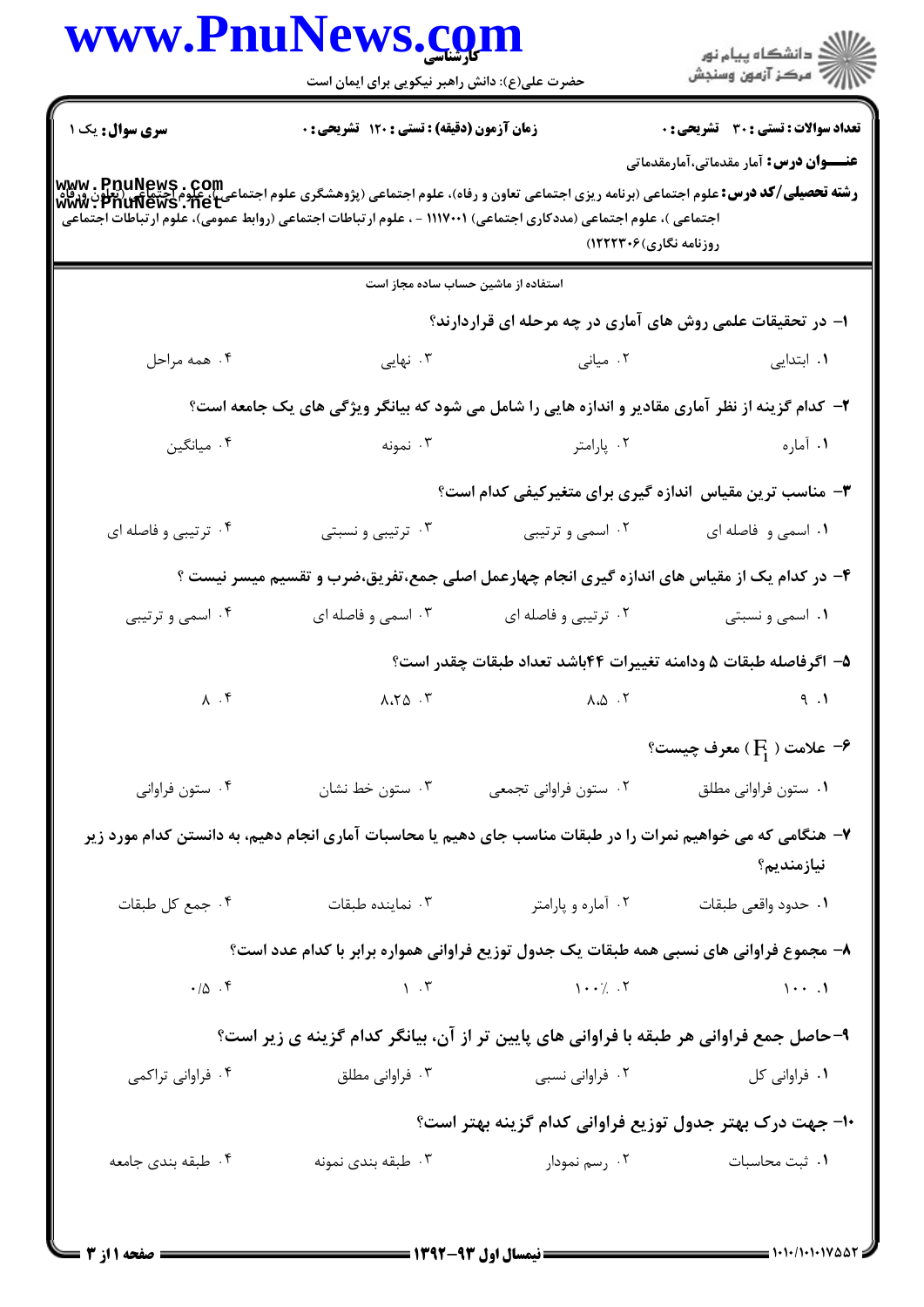|                                                                                                                                                                                                       | حضرت علی(ع): دانش راهبر نیکویی برای ایمان است                                                                    |                                                                               | ڪ دانشڪاه پيا <sub>م</sub> نور<br>۾ سرڪز آزمون وسنڊش                                   |  |
|-------------------------------------------------------------------------------------------------------------------------------------------------------------------------------------------------------|------------------------------------------------------------------------------------------------------------------|-------------------------------------------------------------------------------|----------------------------------------------------------------------------------------|--|
| <b>سری سوال : ۱ یک</b><br>ر <b>(سته تحصیلی/کد درس:</b><br>و <b>شته تحصیلی/کد درس:</b> علوم اجتماعی (برنامه ریزی اجتماعی تعاون و رفاه)، علوم اجتماعی (پژوهشگری علوم اجتماعی (تعاون<br>www.PnuNews .net | زمان آزمون (دقیقه) : تستی : ۱۲۰ تشریحی : ۰                                                                       |                                                                               | تعداد سوالات : تستى : 30 ٪ تشريحي : 0<br><b>عنـــوان درس:</b> آمار مقدماتی،آمارمقدماتی |  |
|                                                                                                                                                                                                       | اجتماعی )، علوم اجتماعی (مددکاری اجتماعی) ۱۱۱۷۰۰۱ - ، علوم ارتباطات اجتماعی (روابط عمومی)، علوم ارتباطات اجتماعی | (روزنامه نگاری)۱۲۲۲۳۰۶                                                        |                                                                                        |  |
|                                                                                                                                                                                                       | 11– معمولا در رسم نمودارهای کمیت گسسته، از چه نوع متغیر یا مقیاسی استفاده می شود؟                                |                                                                               |                                                                                        |  |
| ۰۴ متغیر کیفی                                                                                                                                                                                         | ۰۳ متغیر کمی                                                                                                     | ۰۲ مقیاس فاصله ای                                                             | ۰۱ مقیاس نسبتی                                                                         |  |
|                                                                                                                                                                                                       |                                                                                                                  | ۱۲– کدام نمودار برای نشان دادن رابطه اجزاء با کل داده ها بکار می رود؟         |                                                                                        |  |
| ۰۴ تراکمی                                                                                                                                                                                             | ۰۳ ستونی                                                                                                         | ۰۲ دایره ای                                                                   | ۰۱ هیستوگرام                                                                           |  |
|                                                                                                                                                                                                       |                                                                                                                  | ۱۳– کدام نمودار زیر از ستون هایی که بهم چسبیده اند، تشکیل شده است؟            |                                                                                        |  |
| ۰۴ ستونی                                                                                                                                                                                              | ۰۳ چند ضلعی                                                                                                      | ۰۲ هیستوگرام                                                                  | ۰۱ دایره ای                                                                            |  |
|                                                                                                                                                                                                       | <b>۱۴</b> - برای رسم نمودار فراوانی تراکمی بر روی محور x کدام مورد را می نویسیم؟                                 |                                                                               |                                                                                        |  |
| ۰۴ حدود واقعی طبقات                                                                                                                                                                                   | ۰۳ نماینده طبقات                                                                                                 | ۰۲ حد بالای طبقات                                                             | ٠١. حد پايين طبقات                                                                     |  |
|                                                                                                                                                                                                       |                                                                                                                  | ۱۵– در مجموعه داده های ۶–۵–۴-۳-۲-۲-۲-۲-۱-۱-۱-۳-۴ نما چه عددی است؟             |                                                                                        |  |
| $\Gamma/\Delta$ .                                                                                                                                                                                     |                                                                                                                  | $\gamma$ . T                                                                  | $\mathcal{N}$ . $\mathcal{N}$                                                          |  |
|                                                                                                                                                                                                       |                                                                                                                  | ۱۶- برای داده های زیرکه از جدول طبقه بندی شده بدست آمده، مقدار نما چقدر آست؟  | C = 3 L = 9.5 $d_1 = 2$ $d_2 = 3$                                                      |  |
| $1 - 77$ .                                                                                                                                                                                            | $\mathcal{N} \cdot \mathcal{N}$ .                                                                                | $1 \cdot 10 \cdot 7$                                                          | $\left(\cdot/\gamma\right)$ .                                                          |  |
|                                                                                                                                                                                                       | ۱۷- در مجموعه داده های ۸ - ۵-۱۲-۹-۱-۶-۲ میانه را مشخص کنید؟                                                      |                                                                               |                                                                                        |  |
| 9.9                                                                                                                                                                                                   | 9.7                                                                                                              | $\Delta$ .                                                                    | $\Lambda$ . $\Lambda$                                                                  |  |
|                                                                                                                                                                                                       |                                                                                                                  | ۱۸– در مجموعه داده های ۱۷–۱۴-۱۴-۱۴-۱۴-۱۲-۱۲-۱۲-۱۸-۸-۸ میانگین چه عددی است؟    |                                                                                        |  |
| $17/Y\Delta$ .                                                                                                                                                                                        | $\mathcal{N}$ . $\mathcal{N}$                                                                                    | $17/\Delta$ .                                                                 | 15.1                                                                                   |  |
|                                                                                                                                                                                                       | ۱۹- مجموع انحراف های تمام نمره ها یا اعداد از میانگین حسابی، در یک مجموعه، برابر با کدام عدد زیر است؟            |                                                                               |                                                                                        |  |
| ۰۴ صد                                                                                                                                                                                                 | ۰۳ ده                                                                                                            | ۰۲ یک                                                                         | ۰۱ صفر                                                                                 |  |
|                                                                                                                                                                                                       |                                                                                                                  | <b>۲۰</b> - کدام مورد توزیع نظری نمره هایی را نشان می دهد که متقارن می باشند؟ |                                                                                        |  |
|                                                                                                                                                                                                       | ۰۲ توزیع بهنجار                                                                                                  |                                                                               | ۰۱ توزیع دارای کج <sub>ی</sub> مثبت                                                    |  |
| ۰۴ توزیع دارای کجی مثبت و منفی                                                                                                                                                                        |                                                                                                                  |                                                                               | ۰۳ توزیع دارای کج <sub>ی</sub> منفی                                                    |  |